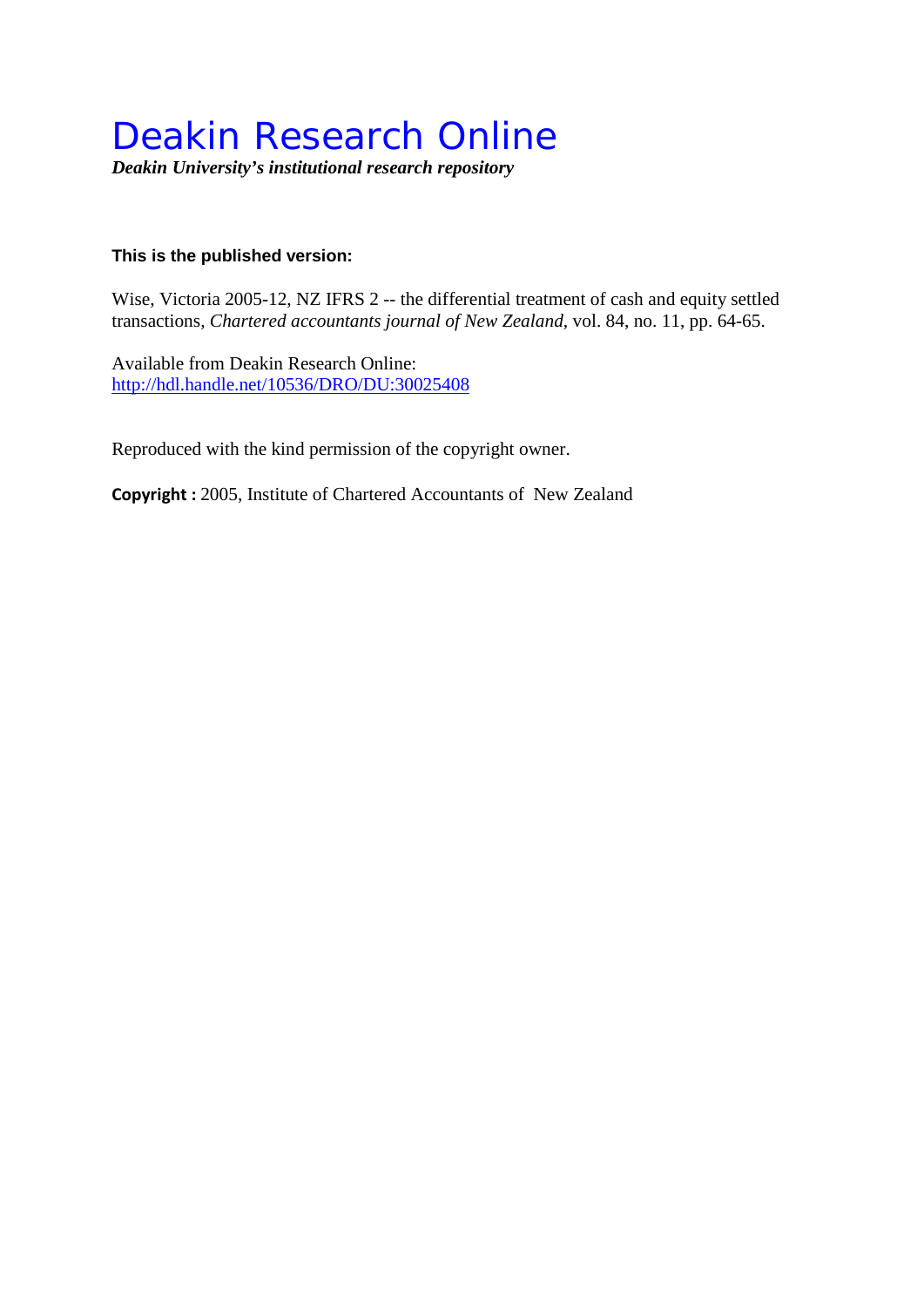# **NZ IFRS 2 – the differential treatment of cash and equity settled transactions**

### *By Victoria Wise*



Associate Professor Victoria Wise is at the School of Accounting and Finance, Victoria University, Melbourne, Australia.

New Zealand Equivalent to IFRS 2 *Share-based Payment* (NZ IFRS 2) became effective on a voluntary basis from 1 January 2005.

NZ IFRS 2 deals with the recognition and measurement of share-based payment transactions. These are arrangements in which an organisation receives goods or services as consideration for its own equity instruments (shares, share options or other equities), or acquires goods or services for amounts that are based on the price of its equity instruments.

The main effect of this standard is that it requires recognition in the financial statements of the goods or services acquired or received under share-based payment arrangements, regardless of whether the form of settlement is cash or equity and regardless of whether the counterparty involved is an employee or other party.

Most commonly the counterparty to a share-based payment transaction is an employee, with share plans and share option plans being increasingly used as a means of attracting and retaining employees, and of aligning employees' interests with those of the organisation. The corporate governance statement provided by Macquarie Bank Ltd in its 2004 annual review provides an example of the rationale for engaging in share-based payment transactions with employees, and of the types of vesting, performance and market conditions that might be incorporated into some employee share plans (see http://www.macquarie. com.au/au/about\_macquarie/investor\_information/ar2004/ corporate\_governance4.htm). In return for its own equities, an organisation may also acquire goods or property (such as land) or services such as financial or strategic advice from parties other than employees.

Prior to the issue of this accounting standard there was no requirement to identify, measure or recognise share-based payment transactions in an organisation's financial statements. As a result, shareholders may not have been aware of the existence, cost or the potential dilutive effect of share-based payment transactions. NZ IFRS 2 adopts the view that all share-based payment transactions ultimately lead to expense recognition, and it requires organisations to reflect the effects

of such transactions in profit and loss. This treatment applies to all share-based payment transactions, whether with employees or others and whether settled in cash or in equity instruments. Thus it is generally expected that the introduction of NZ IFRS 2 will lower the reported earnings of organisations which are significant users of share-based payment transactions.

NZ IFRS 2 deals with three forms of share-based payment transactions:

- equity-settled share-based payment transactions, in which an organisation receives goods or services as consideration for its own equity instruments (such as shares or share options)
- cash-settled share-based payment transactions, in which an organisation acquires goods or services by incurring liabilities to the supplier for amounts that are based on the value of its own equity instruments
- other transactions in which an organisation receives or acquires goods or services and the terms of the arrangement allow either the organisation or the supplier to choose whether the transaction is settled in cash or by the issue of equity instruments.

NZ IFRS 2 applies differential treatment to transactions settled in cash and transactions that are equity settled. While goods or services received in a share-based payment transaction must be recognised when they are received, if they were received under an equity-settled transaction, the corresponding increase is to equity, whereas if the transaction is cash-settled, the corresponding increase is recognised as a liability.

Recognition of an equity-settled share-based payment:

| Asset or Expense Dr                  |     | \$XX |
|--------------------------------------|-----|------|
| Equity                               | Cr. | \$XX |
| Desegrable a sf a scale settled also |     |      |

Recognition of a cash-settled share-based payment:

| Asset or Expense | Dr | \$XX |
|------------------|----|------|
| Liability        | Cr | \$XX |

If a share-based payment transaction is settled in cash, the general principle employed is that the transaction is measured at the fair value of the liability. Until it is settled, the fair value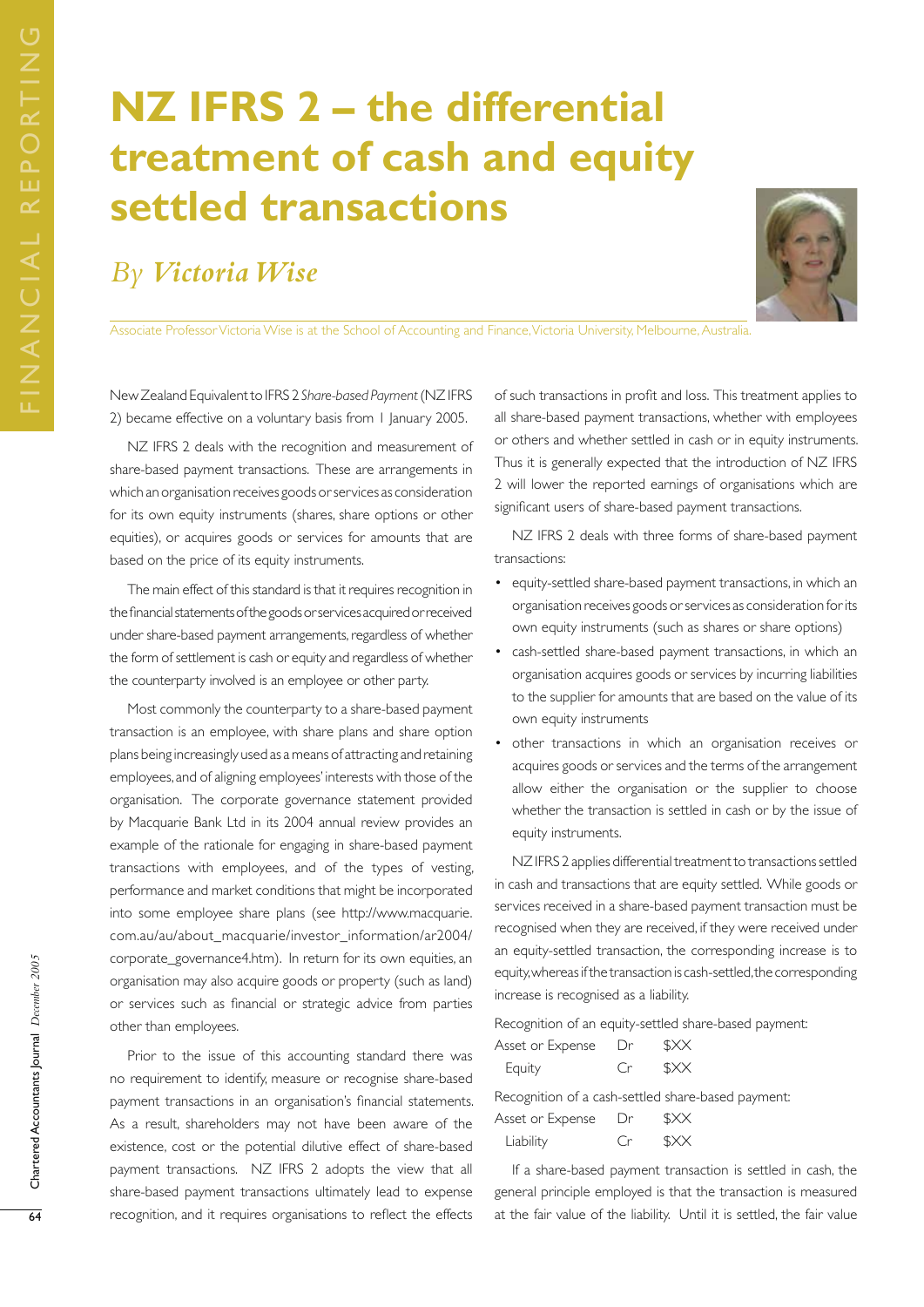of the liability is remeasured at each reporting date and at the date of settlement, and any changes in fair value are recognised in profit or loss. In contrast, for transactions that are equity-settled, the general principle is that the goods or services received and the corresponding increase in equity are measured at the fair value of the goods or services received. Remeasurement of the granted equity instruments at subsequent reporting dates and settlement date does not occur.

Effectively, the fair value of a transaction classified as equity is measured at grant date or at the date of receipt of the goods or services, and subsequent value changes are ignored. In contrast, the fair value of transactions classified as liabilities (debt) are adjusted to fair value at each reporting date and the resulting profit or loss is included in the measurement of income.

This differential treatment has the potential to bring with it some undesirable consequences ranging from "transaction structuring to meet reporting goals" to "estimate manipulation that goes uncorrected due to a lack of truing up" (AAA 2004, p66). Arguably, items that are economically identical, such as the outflow of an organisation's resources through share-based payment transactions, should be accounted for in an identical way.

It is normally considered that the fair value of services received in transactions with employees cannot be measured reliably. Thus, the fair value of the services received from employees is measured by reference to the equity instruments granted, at grant date. However, for transactions with other counterparties, there is a presumption in NZ IFRS 2 that the fair value of goods or services can (except in rare cases) be estimated reliably. Where the fair value cannot be estimated reliably, the transaction must be measured indirectly by reference to the fair value of the equity instruments granted at the date the goods or services are obtained. In summary, the value of equity-settled share-based payments are measured and recognised as follows.

Recognition of an equity-settled share-based payment in which fair value of goods or services can be reliably estimated:

| Asset or Expense | Dr | Fair value of goods or        |
|------------------|----|-------------------------------|
| Equity           | Cr | services received or acquired |

Recognition of transactions with employees, and transactions where fair value of goods or services cannot be reliably estimated:

| Asset or Expense | Dr | Fair value of the equity |
|------------------|----|--------------------------|
| Equity           | Cr | instruments granted      |

Another important feature of NZ IFRS 2 is that it allows an organisation to choose the valuation model it considers to be most appropriate in determining fair values. The valuation technique must be consistent with generally accepted valuation methodologies for pricing financial instruments. It must also account for the terms and conditions of the equity instruments such as whether or not an employee is entitled to receive dividends

during a vesting period, and any other factors and assumptions that knowledgeable, willing market participants would consider in setting the price.

If market prices are not available or if the equity instruments are subject to terms and conditions that do not apply to traded equity instruments, then a valuation technique such as the Black-Scholes-Merton formula, or a binomial model, might be used to estimate the price of the options. Binomial models are "more versatile than the Black-Scholes model in incorporating early exercise" (Saly, Jagannathan and Huddart 1999, p223). It should be noted that determining the fair value of equities where various models are in use and where various estimates are required to be made under those models will do little to reduce ambiguity in valuation of share-based payment transactions.

NZ IFRS 2 includes a lengthy set of disclosure requirements designed to enable financial statement users to understand the nature, extent and effect of share-based payment arrangements and to reveal how the fair value of goods or services received or equity instruments granted was determined. For instance, if the fair value of goods or services received has been measured directly, the organisation must disclose how that fair value was determined (for example, at market price). However, if it has been measured indirectly by reference to the fair value of the equity instruments granted, an extensive set of detailed disclosures must be made including a description of each type of share-based payment arrangement and the general terms and conditions and methods of settlement.

*Thanks to Colleen Fisher of Manukau Institute of Technology, Auckland and Stella Sofocleous of Victoria University, Melbourne for their helpful comments on this paper.*

#### **References**

AAA Financial Accounting Standards Committee: Maines L A, Bartov E, Beatty A, Botosan C A, Fairfield P M, Hirst D E, Iannoconi T E, Mallett R, Venkatachalam M, Vincent L, 2004. Evaluation of the IASB's proposed accounting and disclosure requirements for share-based payment, *Accounting Horizons*, Vol 18, No1, pp65-76.

Financial Accounting Standards Board (FASB), 2004. News release 12/16/04 "FASB issues final statement on accounting for share-based payment", http://www.fasb.org/news/nr121604\_ebc.shtml.

Macquarie Bank Limited Annual Review 2004, http://www. macquarie.com.au/au/about\_macquarie/investor\_information/ ar2004/corporate\_governance4.htm.

New Zealand Equivalent to International Financial Reporting Standard 2 *Share-based Payment*.

Saly P J, Jagannathan R, Huddart S J, 1999. Valuing the reload features of executive stock options, *Accounting Horizons*, Vol 13 No 3, pp219-240.